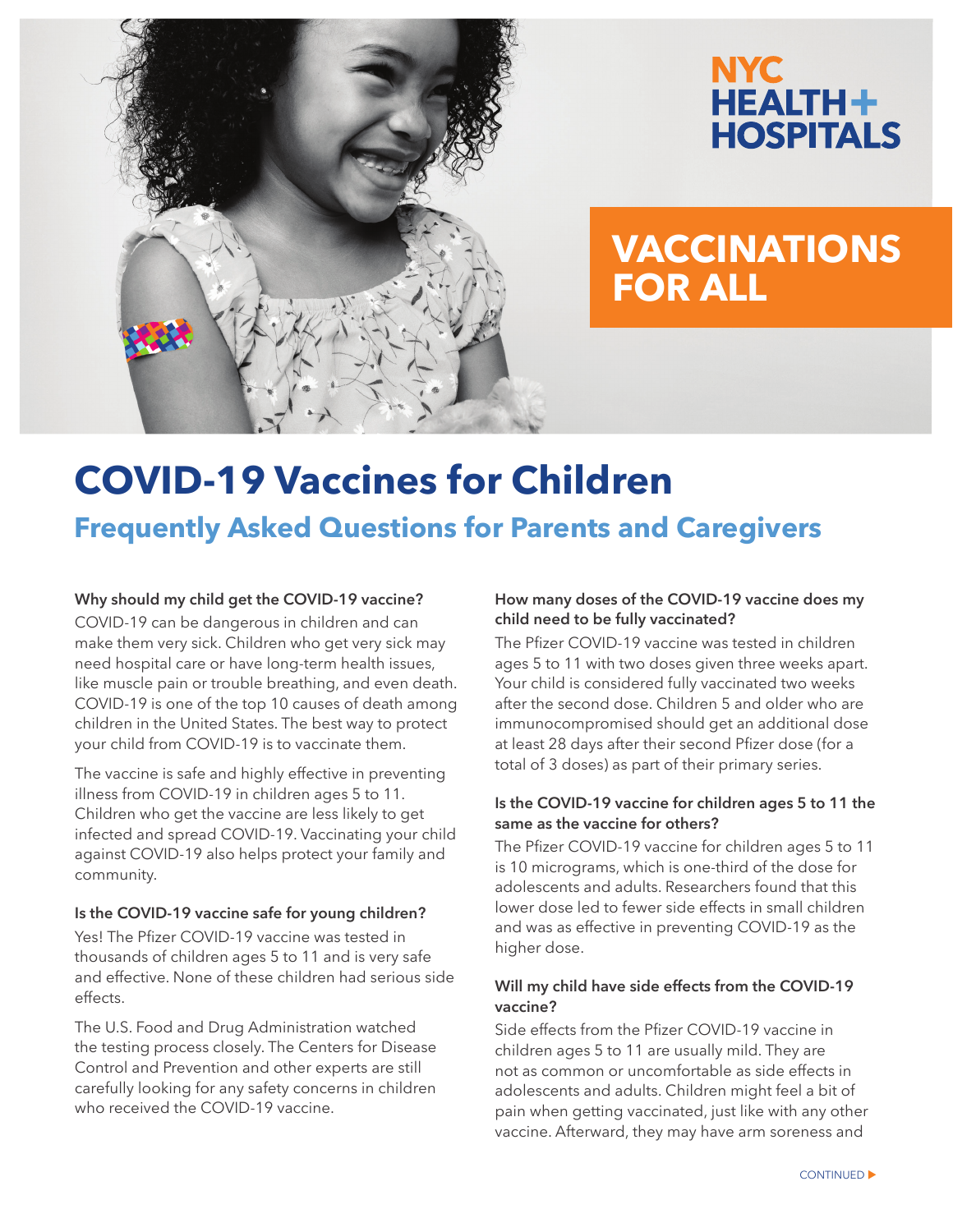may feel tired or achy, have a headache, or get a fever. These are all signs that their body is building protection against COVID-19. Side effects usually go away after one or two days.

#### **Will my child be at risk for any health issues after getting the COVID-19 vaccine, such as heart problems?**

There is no evidence that the Pfizer COVID-19 vaccine causes long-term health issues. There may be a very low risk of heart inflammation among children ages 5 to 11 who get the COVID-19 vaccine, but there were no cases of heart inflammation in the clinical trial among children ages 5 to 11. Of the few cases seen in adolescents ages 12 to 17, most were mild and improved with prescription medicine and rest. In fact, the risk of long-term heart problems is much greater if your child gets sick with the virus that causes COVID-19.

## **Will the COVID-19 vaccine affect my child's fertility?**

There is no evidence that the Pfizer COVID-19 vaccine can cause fertility issues. The Centers for Disease Control and Prevention and other health experts recommend that people who may want to have a child get vaccinated.

## **My child already had COVID-19 and is better now. Should I still get them vaccinated?**

The Pfizer COVID-19 vaccine is recommended for all eligible children regardless of whether they had COVID-19. Research shows that fully vaccinated people are better protected against COVID-19 than those who recovered from it. We also do not know how long protection against COVID-19 lasts after recovering from it. Vaccinating your child is the best way to protect them from getting COVID-19 again.

## **My child is turning 12 soon. Should I wait to get them vaccinated with the higher dose?**

We recommend getting your child vaccinated as soon as possible.

### **If my child is 11 when they get the first dose and turns 12 before getting the second, will they get a higher dose then?**

Yes. The vaccine dose will be based on your child's age at the time they get the vaccine. But there is flexibility with choosing the lower dose.

## **Can my child get the COVID-19 vaccine at the same time as other vaccines, like the flu shot?**

Yes. The Centers for Disease Control and Prevention recommends getting the COVID-19 vaccine and other vaccines—including the flu shot—at the same time. There is no need to wait between vaccines.

## **Can my child still get COVID-19 after being fully vaccinated?**

If your child is exposed to the virus that causes COVID-19 after being fully vaccinated, there is a small chance they can get infected. However, the vaccine is highly effective in preventing illness, need for hospital care, long-term complications and death. It is also less likely that your child will spread the virus if they are vaccinated.

## **Is the COVID-19 vaccine required for my child to attend school?**

We highly recommend you vaccinate your child against COVID-19 to keep them and their classmates healthy. Right now, the vaccine is not required to attend public schools. Private schools, day cares and camps may require it, so it's best to check with your provider. Getting the COVID-19 vaccine will make it safer for your child to be in the classroom, participate in afterschool activities and sports, and get together with friends.

#### **Are booster shots recommended for children?**

At this time, everyone aged 5 and older is encouraged to receive a booster shot. People ages 5-17 who previously got the Pfizer primary series more than five months ago are eligible for the Pfizer booster shot only. Certain immunocompromised children ages 5-11 may receive an additional dose of the Pfizer vaccine 28 days after their second shot. Children who are 5 or older and immunocompromised should get a booster shot at least 3 months after receiving the additional dose of their primary Pfizer COVID-19 vaccination series (for a total of 4 doses). Speak with your child's primary care physician to learn more.

## **My child has a weakened immune system. Will the COVID-19 vaccine protect them?**

The Centers for Disease Control and Prevention recommends the Pfizer vaccine for people with a weakened immune system because they are more likely to get very sick if they get COVID-19. Even after getting the vaccine, people with a weakened immune system are less protected than others who